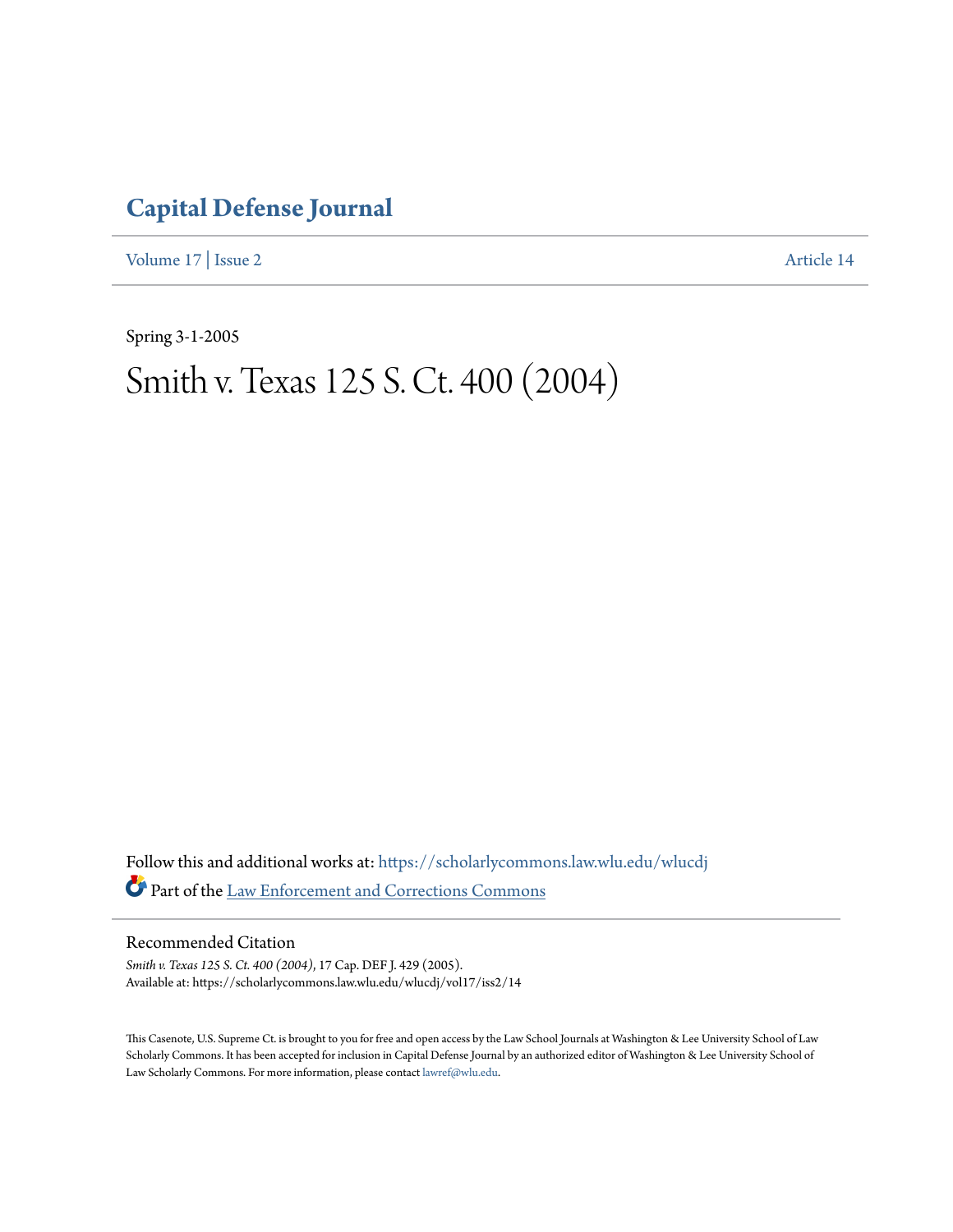## Smith v. Texas **125 S.** Ct. 400 (2004)

#### *L Facts*

#### *A. Texas Capital Sentencing Scheme Background*

*In Jurek v. Texas,'* the United States Supreme Court upheld a Texas capital sentencing scheme under which the death penalty followed automatically from the sentencing jury's affirmative answer to each of two (and in some cases three) special issues.<sup>2</sup> Although the Court was then engaged in the process of formulating a constitutional requirement that all relevant mitigating evidence be taken into account before the death penalty could be imposed in any given case, it nevertheless determined that the Texas scheme was constitutional.3 The court found that one of the statutory special issues-whether the defendant would likely pose a serious danger of future violent behavior if not executed-appeared broad enough to encompass any relevant mitigating factor that a defendant might offer as a reason against imposing the death penalty.4

Thirteen years after *Jurek,* however, the Court re-examined its conclusion. In *Penry v. Lynaugh* ("Penry P"),<sup>5</sup> the Court concluded that the "special issues" did not provide an adquate vehicle for jury consideration of at least one specific kind of mitigating evidence-namely, the defendant's mental retardation.<sup>6</sup> Although retardation clearly tends to reduce a defendant's moral culpability, the Court observed that it also arguably increases, rather than decreases, his future dangerousness.7 For this reason, *Pengy I* held that *Woodson v. North Carolina' and Lockett v. Ohio9* required Texas sentencing juries explicitly to be allowed to give mitigating effect to such evidence, apart from the issue of future dangerousness.<sup>10</sup> The

1. 428 U.S. 262 (1976).

2. SeeJurekv. Texas, 428 **U.S.** 262,276 (1976) (concluding that "Texas'[s] capital-sentencing procedures... do not violate the Eighth and Fourteenth Amendments').

**3.** *Id.* at **274-75, 276.**

4. *Id.*

**5.** 492 U.S. **302** (1989).

**6.** *See* Penry v. Lynaugh, 492 U.S. 302, **327-28** (1989) [hereinafter *Peny I]* (concluding that "the jury must be allowed to consider and give effect to mitigating evidence relevant to a defendant's character or record or the circumstances of the offense').

- **7.** *Id.* at 323-24.
- **8.** 428 U.S. **280** (1976).
- 9. 438 U.S. **586 (1978).**

10. *Peny I,* 492 U.S. at **328.** see Lockett v. Ohio, 438 U.S. **586,** 604 (1978) (determining that a death penalty scheme that precludes the consideration of mitigating factors is unconsitutional);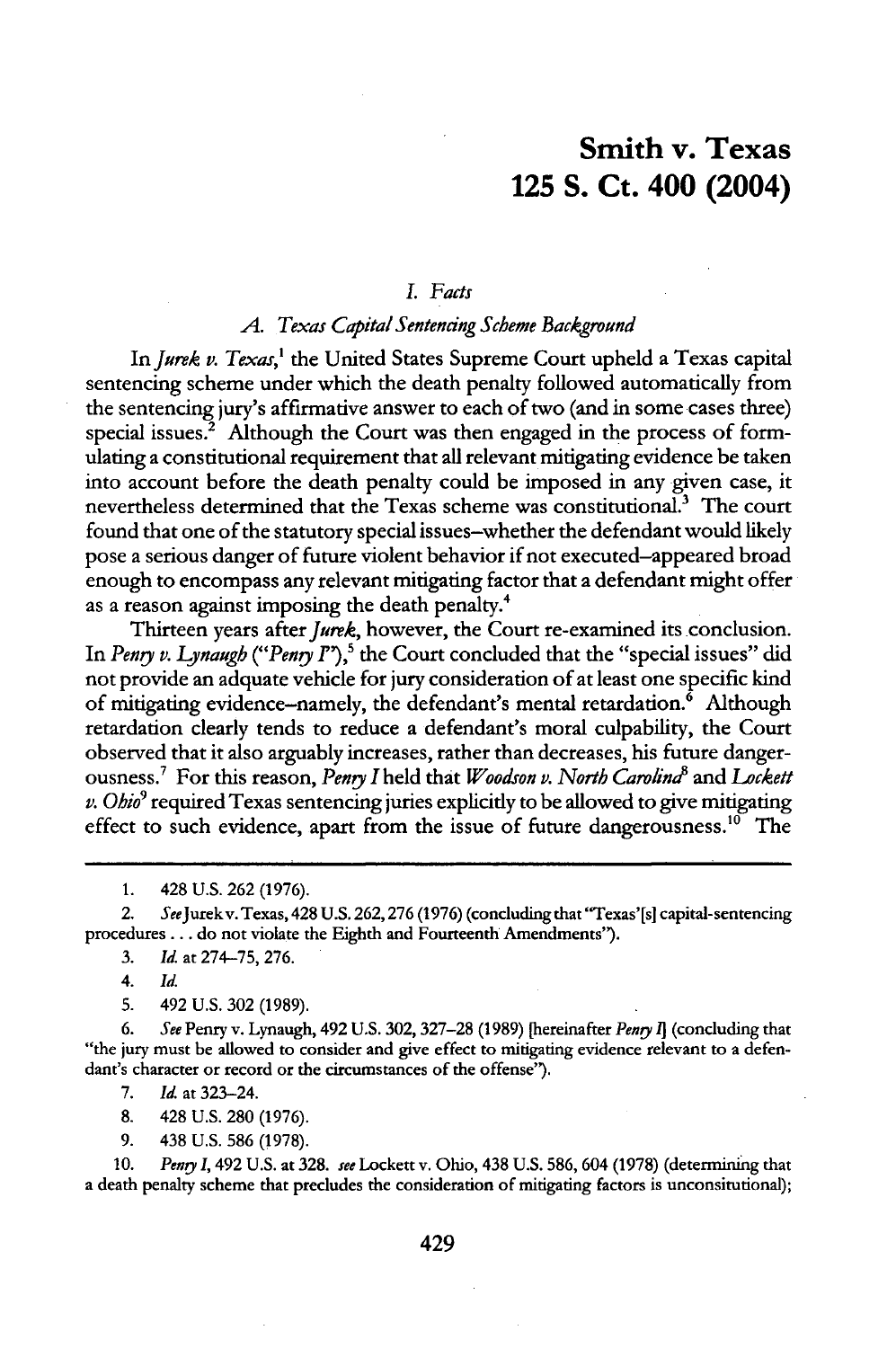Texas legislature eventually amended its sentencing statute to accommodate *Peny I* by adding a final sentencing question that directly authorized the jury to decline to impose the death penalty on the basis of mitigating factors.<sup>11</sup> However, by the time the Supreme Court handed down its decision, a slew of *pre-Pengy I* cases were working their way through the Texas state and federal courts.

In reviewing these cases, the United States Court of Appeals for the Fifth Circuit narrowly interpreted *Peny I* and developed its own restrictive gloss on what constituted constitutionally relevant mitigating evdience.<sup>12</sup> However, in *Tennard v. Dretke,"3* the Court firmly rejected the Fifth Circuit's "constitutional relevance" test.<sup>14</sup> Most recently in *Smith v. Texas*,<sup>15</sup> the Supreme Court addressed the Texas courts' use of the *pre-Tennard* approach to reveiwing *Peny* claims of death-sentenced Texas inmates.<sup>16</sup>

#### *B. Facts of the Case*

In 1991 a Texas jury convicted LaRoyce Lathair Smith of capital murder, and he was sentenced in accordance with Texas's bifurcated capital sentencing scheme.<sup>17</sup> During its closing argument, the prosecution reminded the jurors of

Woodson v. North Carolina, 428 U.S. 280, 304 (1976) (concluding that "in capital cases the fundamental respect for humanity underlying the Eighth Amendment... requires consideration of the character and record of the individual offender and the circumstances of the particular offense as a constitutionally indispensable part of the process of inflicting the penalty of death").

*11. See* TEX. CRIM. PROC. CODE ANN. § 37.071(e)(1) (Vernon Supp. 2004-05) (allowing Texas capital sentencing juries to impose a sentence of life imprisonment if sufficient mitigating circumstances exist).

12. *See* Davis v. Scott, 51 F.3d 457, 460-61 (5th Cir. 1995) (concluding that to be relevant, mitigating evidence "must show (1) a uniquely severe permanent handicap[ ] with which the defendant was burdened through no fault of his own, and (2) that the criminal act was attributable to this severe permanent condition" (citations omitted) (internal quotations omitted)); Madden v. Collins, 18 F.3d 304,308 (5th Cir. 1994) (concluding that "[t]o grant relief on a *Peny* claim, we must determine (1) that the proffered evidence was constitutionally relevant mitigating evidence, and, if so, (2) that the proffered evidence was beyond the effective reach of the juror" (emphasis omitted) (internal quotations omitted)).

13. 124 S. Ct. 2562 (2004).

14. *See* Termard v. Dretke, 124 S. Ct. 2562, 2571-72 (2004) (concluding that evidence is relevant as mitigating evidence in capital cases if it "is of such a character that it might serve as a basis for a sentence less than death" (internal quotations omitted)). For a complete discussion and analysis of *Tennard,* see generally Mark J. Goldsmith, Case Note, 17 CAP. DEF. J. 115 (2004) (analyzing Tennard v. Dretke, 124 **S.** Ct. 2562 (2004)).

15. 125 **S.** Ct. 400 (2004).

16. *See* Smith v. Texas, 125 S. Ct. 400, 405 (2004) (discussing the Texas Criminal Court of Appeals's inappropriate reliance on *Tennara).*

**17.** *Id.* at 401-02. After closing time, Smith and a number of friends arrived at the Dallas County Taco Bell where he had previously been employed. *Id.* at 401. Smith convinced the two employees that were shutting down the restaurant to open the door so that Smith could use the telephone. *Id.* Once the two employees let the petitioner in, Smith commanded the employees to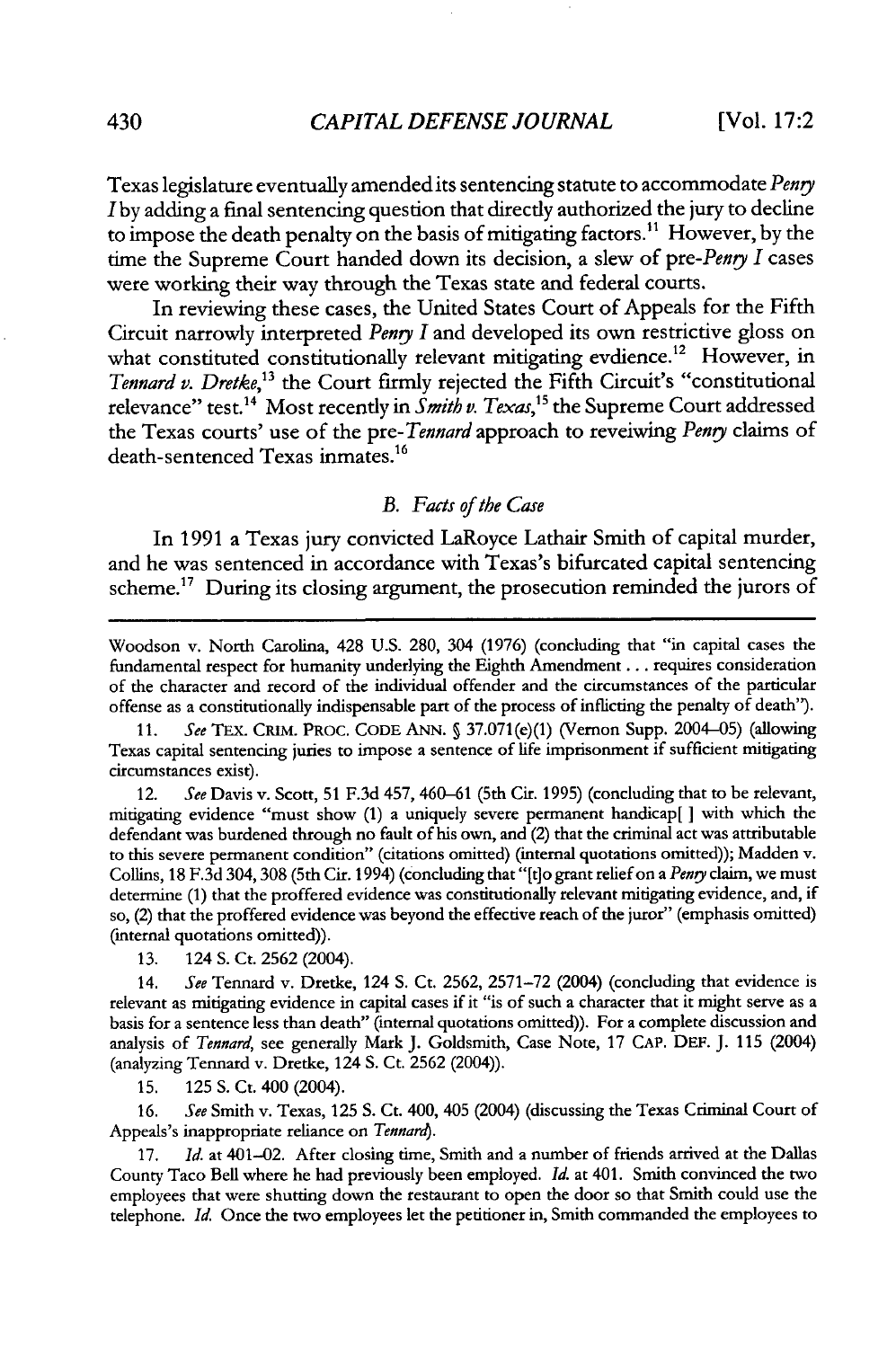their voir dire assurances that they were capable of applying the death penalty when appropriate by answering "yes" to each of the two special issues of deliberateness and future dangerousness.<sup>18</sup> The judge then instructed the jury.<sup>19</sup> His oral instructions included, as *Peny I* required, a statement that the jury could consider mitigating circumstances.<sup>20</sup> However, the jury was furnished with a statutory jury verdict form that made no mention of mitigation evidence and tracked the prosecution's reminders delivered during its closing argument.<sup>21</sup> The form simply required "yes" or "no" answers to the two special issues of deliberateness and future dangerousness.<sup>22</sup> The jury answered each in the affirmative, and Smith was therefore sentenced to death.<sup>23</sup>

The Texas Court of Criminal Appeals affirmed the verdict and sentence on direct appeal, and the Supreme Court denied certiorari in **1995.24** The trial court then dismissed Smith's petition for writ of habeas corpus as untimely, but an amendment to the Texas criminal code allowed Smith to refile.<sup>25</sup> Smith claimed that evidence of his low I.Q. and attendance of special education classes required consideration as mitigation outside the special issues.<sup>26</sup> The Texas Court of Criminal Appeals, however, denied his claim.<sup>27</sup>

#### II. *Holding*

The United States Supreme Court granted certiorari and reversed.<sup>28</sup> The Court determined that Smith's mitigating evidence was relevant, requiring "the trial court to empower the jury with a vehicle capable of giving effect to that evidence."29 Because the trial judge's supplemental instruction failed to provide the jury with such a vehicle, the Supreme Court determined that it violated the Eighth Amendment.<sup>30</sup>

19. Smith, 125 S. Ct. at 403.

- 22. Id.
- 23. **Id.**

24. Id. at 404; *see* Smith v. Texas, 514 U.S. 1112, 1112 (1995) (denying certiorari).

- 25. Smith, 125 **S.** Ct. at 404.
- 26. Id. at 404-05.
- 27. Id. at 404.
- 28. Id. at 401.
- 29. Id. at 405.
- 30. Id. at 407.

leave the building because he intended to rob the restaurant. Id. When both refused to leave, Smith struck and shot one of the employees. *Id.* Although he threatened the victim's co-worker, Smith left with his friends without harming the second employee. *Id.*

<sup>18.</sup> *Id.* at 403; *see* TEX. CRIm. PROC. CODE ANN. **§** 37.071(b) (Vernon Supp. 1980) (requiring the submission to the jury of the two special issues of deliberateness and future dangerousness).

<sup>20.</sup> *Id.* at 402.

<sup>21.</sup> *Id.* at 403.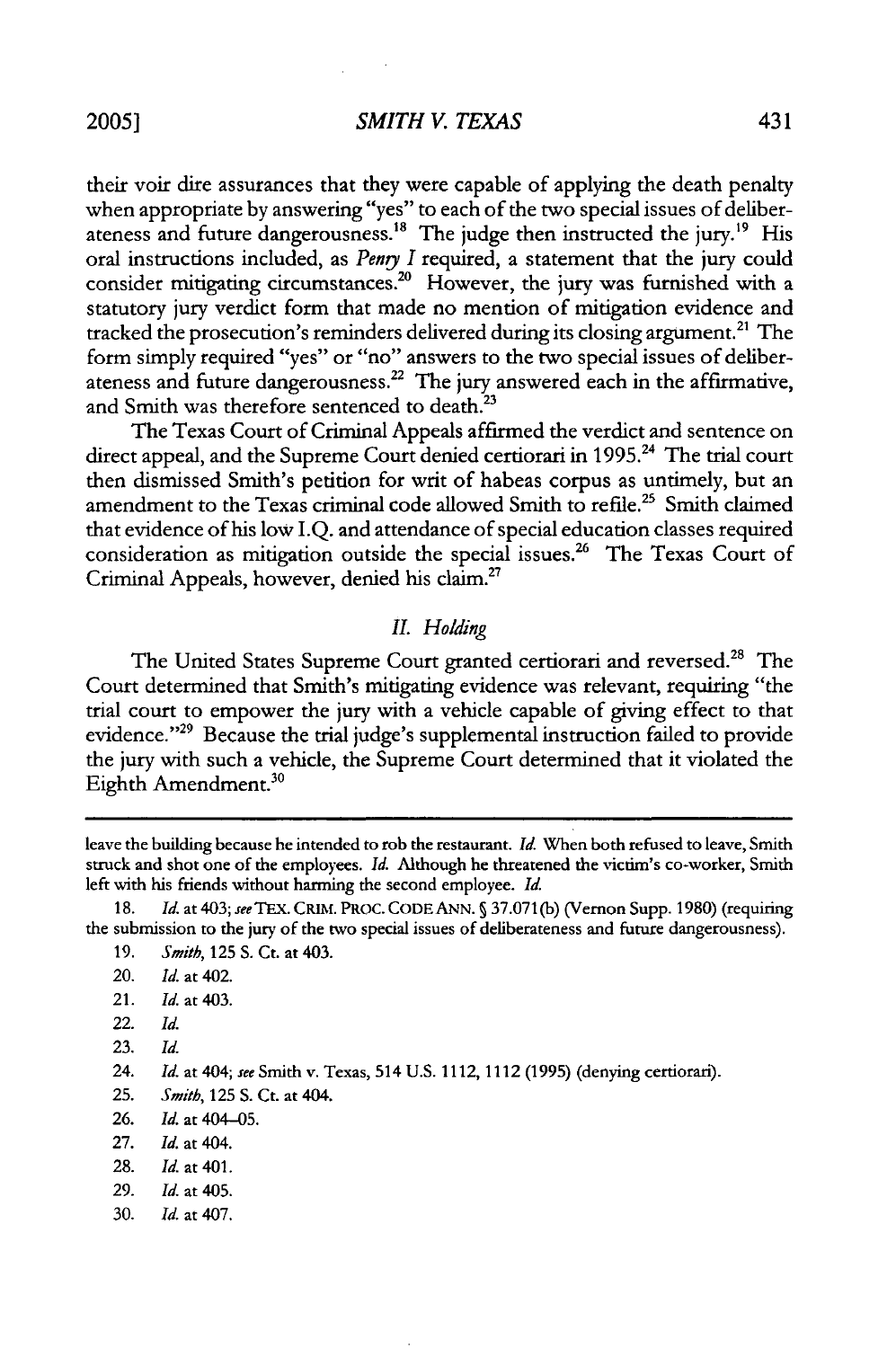#### III. *Analysis*

#### *A. Proper* Standard of Evidence

The Court first noted that the Texas Court of Criminal Appeals announced its decision prior to *Tennard.3 "* Using a "constitutionally-relevant" screening test identical to the one rejected in *Tennard,* the Texas Court of Criminal Appeals determined that evidence of Smith's low I.Q. and history of having attended special education classes was irrelevant.<sup>32</sup> Quoting *Tennard*, the Supreme Court stated that " '[elvidence of significantly impaired intellectual functioning is obviously evidence that might serve as a basis for a sentence less than death.' **"33** The Court also cited *Wiggins v. Smith*<sup>34</sup> to illustrate that an I.Q. higher than Smith's had been considered relevant mitigating evidence.<sup>35</sup>

Contrary to *Tennard's* subsequent holding, the Texas Court of Criminal Appeals also required a nexus between Smith's diminished mental capacity and the commission of the murder.36 The *Tennard* Court had rejected the Fifth Circuit's nexus requirement because no existing precedent required a defendant to establish a relationship between mental capacity and capital murder" 'before the Eighth Amendment prohibition on execut fion  $\left[ \ldots \right]$  is triggered."<sup>37</sup> The *Smith* Court concluded that "[b]ecause petitioner's proffered evidence was relevant, the Eighth Amendment required the trial court to empower the jury with a vehicle capable of giving effect to that evidence."3

#### **B.** Supplemental Jury Instruction

In Penry v. Johnson ("Penry II"),<sup>39</sup> the trial judge provided a supplemental instruction that informed the capital sentencing jury that it could consider mitigating evidence in addition to deliberateness and future dangerousness.<sup>40</sup> The verdict form, however, listed the special issues without mention of mitigating evidence.<sup>41</sup> The Supreme Court held that although the supplemental instruction

34. 539 U.S. 510 (2003).

35. *Smith,* 125 S. Ct. at 405; *see* Wiggins v. Smith, 539 U.S. 510,523,535-38 (2003) (determining an I.Q. of 79 to be relevant mitigating evidence).

- 36. *Smith,* 125 **S.** Ct. at 405.
- 37. *Id.* (quoting *Tennard,* 124 **S.** Ct. at 2571-72).
- 38. *Id.*
- 39. 532 U.S. 782 (2001).
- 40. Penry v. Johnson, 532 U.S. 782, 789-90 (2001) [hereinafter Penry II].
- 41. *Id.* at 790.

<sup>31.</sup> *Smith,* 125 **S.** Ct. at 404; **see** *Tennard,* 124 S. Ct. at 2570-71, 2573 (rejecting the "constitutional relevance" test used by the United States Court of Appeals for the Fifth Circuit and holding that the jury must be given an effective vehicle for which to weigh relevant mitigating evidence).

<sup>32.</sup> *Smith,* 125 **S.** Ct. at 405.

<sup>33.</sup> *Id.* (quoting *Tennard,* 124 **S.** Ct. at 2572).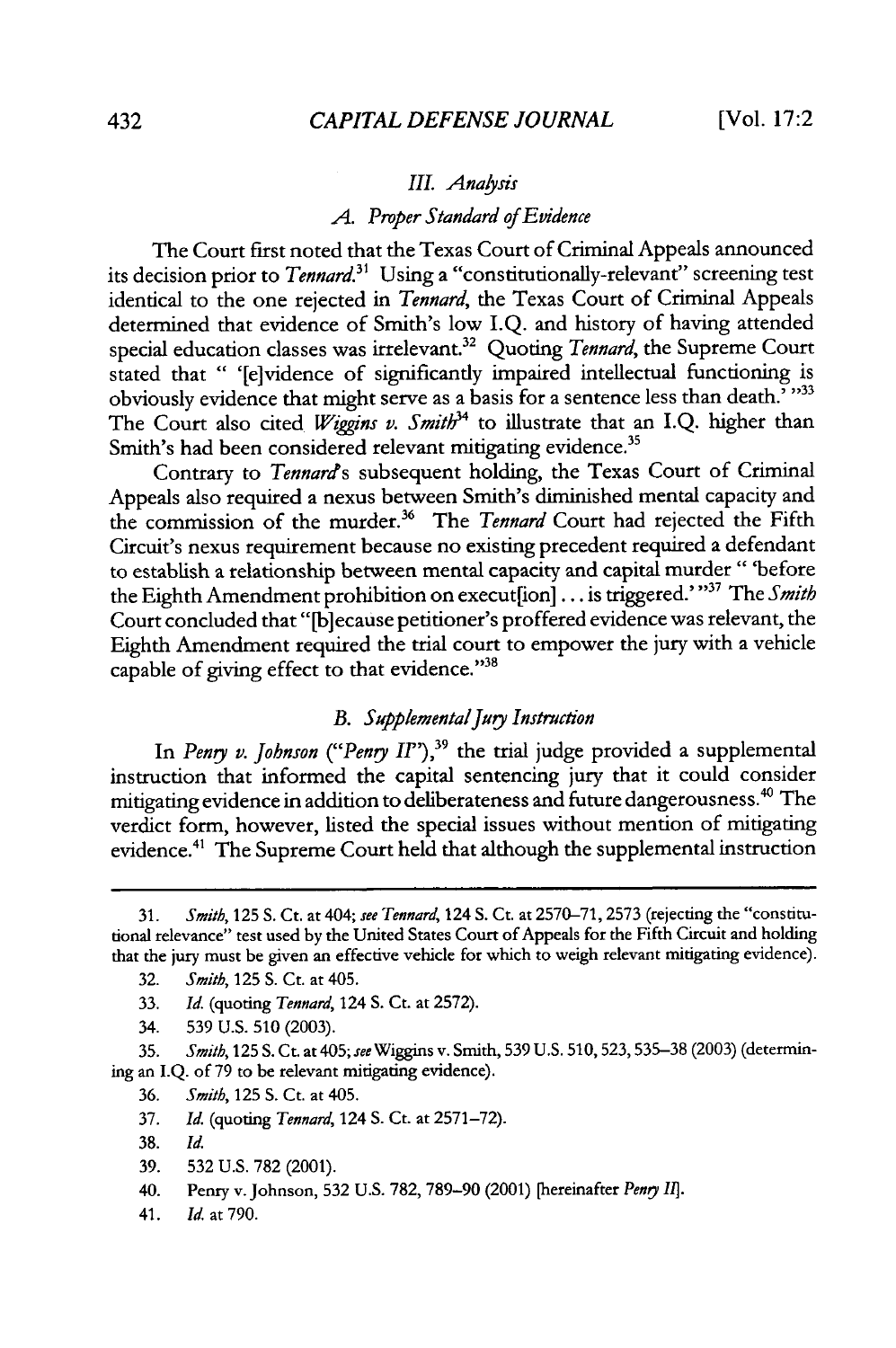informed the jury that it could consider mitigating evidence, it did not satisfy the Eighth Amendment because of its failure to provide an adequate vehicle for the jury to give effect to such evidence.<sup>42</sup> Specifically, the instructions permitting the

jury to consider mitigating evidence contradicted the verdict form, which only provided for the consideration of the special issues.<sup>43</sup> Thus, the Supreme Court determined the supplemental instruction to be "an inadequate vehicle for the jury to make a reasoned moral response to Penry's mitigating evidence."<sup>44</sup>

The Supreme Court next evaluated the trial court's supplemental jury instruction to determine whether it adequately permitted the jury to give effect to the mitigating evidence.<sup>45</sup> Because the trial court told the jury both to conside: all the mitigating evidence and also how to give effect to that mitigating evidence in relation to the special issues, the state appellate court determined that the supplemental instruction provided the jury with adequate means to give effect to the evidence.<sup>46</sup> Although the Texas court also noted specific distinctions between the faulty *Peny 11* instruction and that given by the trial court in this case, the Supreme Court determined "those distinctions **...** constitutionally insignificant." $47$ 

The Court noted that the common error in *Smith* and *Tennard* was the creation of an ethical dilemma for the respective juries." Specifically, the "'mitigating evidence did not fit within the scope of the special issues,' "rendering the juries unable to comply simultaneously with both the jury instructions and the jury verdict forms.49 To answer the special issues as required **by** the verdict form necessitated ignoring the instruction to consider mitigation; to answer the special issues as required **by** the instructions necessitated ignoring the verdict forms' strict focus on the two special issues.<sup>50</sup> Consideration of mitigating evidence was in no way included on the verdict form and the special issues "had little, if anything, to do with the mitigation evidence petitioner presented."<sup>51</sup> The Supreme Court concluded by noting that even had the jury adequately understood the trial court's instructions, it" 'was essentially instructed to return a false

- 48. *Id.*
- 49. *Id.* (quoting *Peny II,* 532 U.S. at 799).
- 50. Id.
- 51. *Smith,* 125 S. Ct. at 407.

<sup>42.</sup> *Id.* at 800.

<sup>43.</sup> *Id.*

<sup>44.</sup> *Id.*

<sup>45.</sup> Smith, **125** S. Ct. at 405.

<sup>46.</sup> *Id.* at 405-06.

<sup>47.</sup> *Id.* at 406.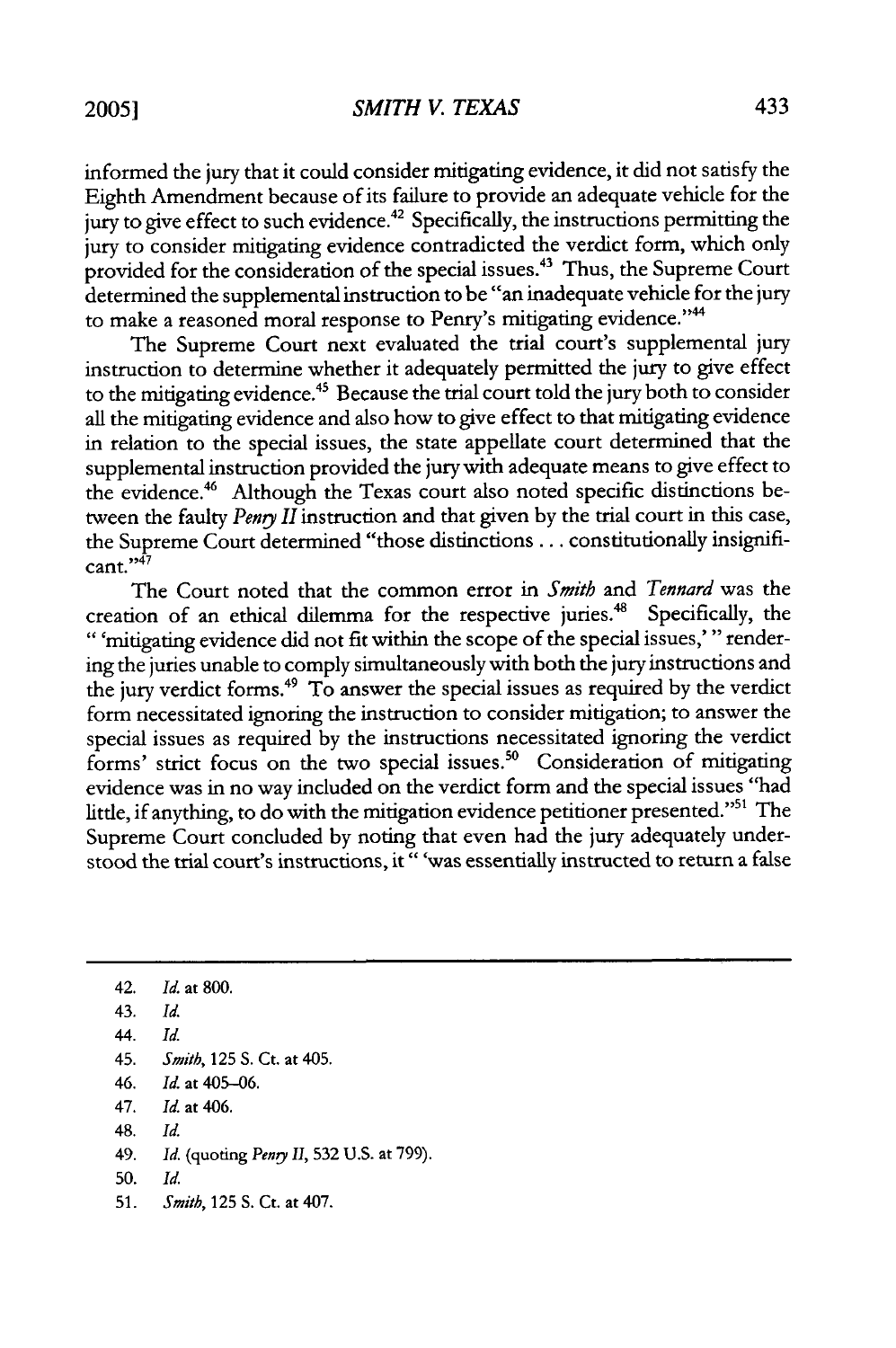answer to a special issue in order to avoid a death sentence.' "<sup>52</sup> The nullification instruction was therefore constitutionally inadequate.<sup>53</sup>

### IV. *Application in Viginia* A. Proper Standard of Evidence

*Smith* reiterates much of the *Tennard decision,* and the case further solidifies the Supreme Court's invalidation of any heightened requirement of relevance for mitigating evidence. This position, however, does not directly alter Virginia capital procedure because the relevant state statute provides in part that "evidence may be presented as to any matter which the court deems relevant to sentence."<sup>54</sup> Smith serves as a reminder that state courts must find mitigating evidence relevant if it "'tends logically to prove or disprove some fact or circumstance that a fact-finder could reasonably deem to have mitigating value.' **"5** Accordingly, defense counsel should continue to object to the exclusion of any mitigating evidence meeting this liberal threshold of relevance.

#### *B. Supplemental jugy Instruction*

In *Smith,* the Supreme Court determined that the jury must be given "a vehicle capable of giving effect to" the mitigating evidence proffered by the defense.<sup>56</sup> Virginia Code section 19.2-264.4(D) provides the two alternative jury verdict forms for a capital sentencing proceeding, and these statutory forms are coupled with a jury instruction from the bench.<sup>37</sup> However, Virginia does not have statutory jury instructions. Suggested instructions are supplied by Virginia Practice Series Jury Instructions.<sup>58</sup> Although the instructions provide jurors with

54. VA. CODE ANN. **S** 19.2-264.4(B) (Michie 2004).

55. Smith, **125** S. Ct. at 404 (quoting McKoy v. North Carolina, 494 U.S. 433, 440 (1990)).

57. *See* VA. CODE ANN. § 19.2-264.4(D) (providing one form for a sentence of death and another form with the options of "imprisonment for life" or "imprisonment for life and a fine of **\$ \_ '\_ .**

58. *See* VA. PRAc.J.I.S. **§** 122:04 (2005) (providing jury instructions that contain the appropriate vehicle for giving effect to mitigating evidence). The instructions also include an illustrative fist of mitigating factors for the jury's consideration:

When determining the punishment to be imposed for a commission of capital murder, you shall consider the circumstances surrounding the offense, the history and background of the defendant, and any other facts in mitigation of the offense. Facts in nitigation, if proven by the evidence, may include, but shall not be limited to the following- (i) the defendant has no significant history of prior criminal activity; or (ii) the capital felony was committed while the defendant was under the influence of extreme mental or emotional disturbance, or (iii) at the time of the commission of the capital felony, the capacity of the defendant to appreciate the criminality of his conduct or to conform his conduct to the requirements of law was significantly impaired; or (iv)

<sup>52.</sup> *Id.* (quoting *Peny* 1I, 532 U.S. at 801).

**<sup>53.</sup>** *Id.*

<sup>56.</sup> *Id.* at 406.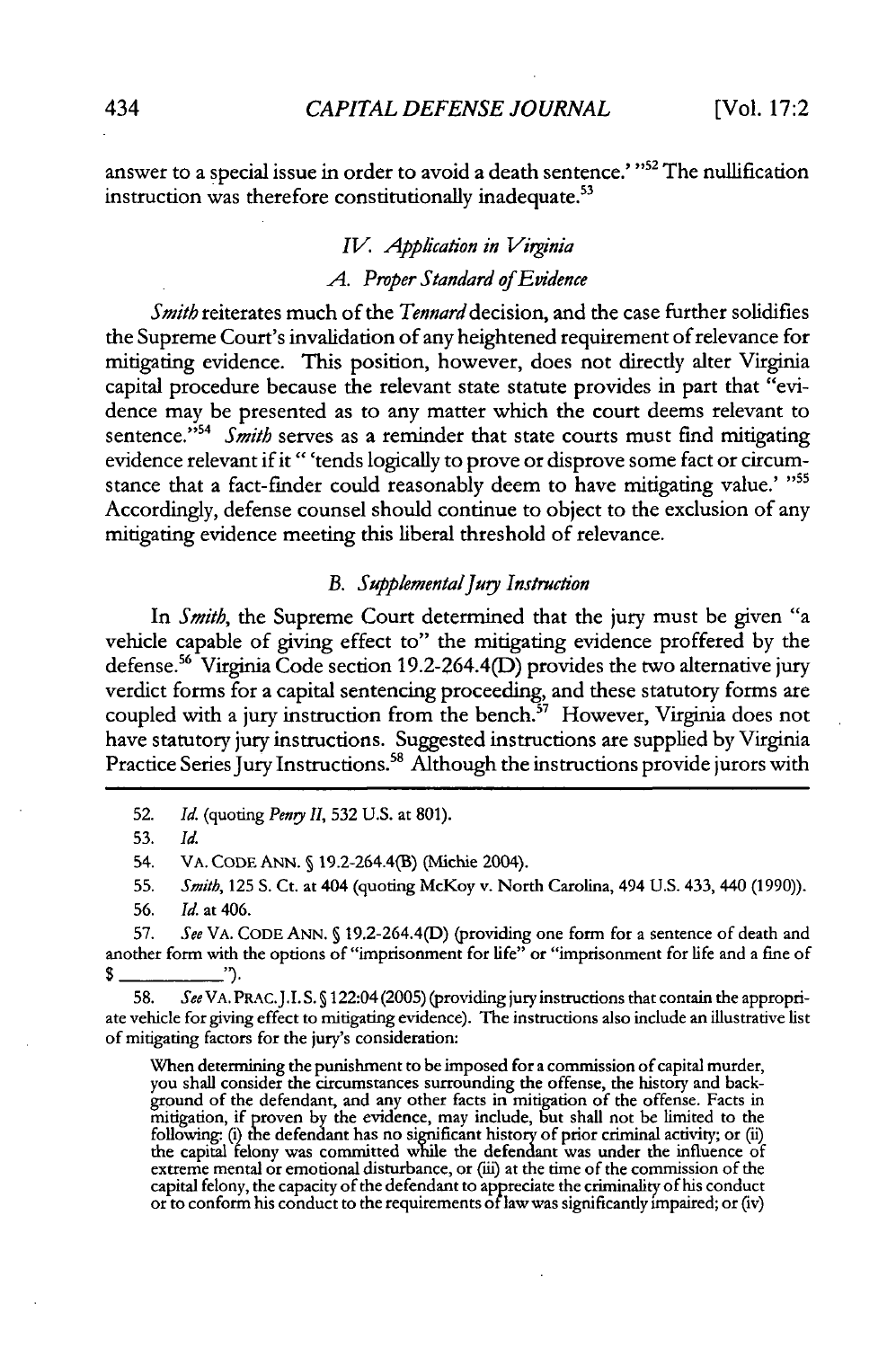*SMITH V. TEXAS*

the necessary vehicle for giving effect to mitigating evidence, the lack of lucidity may easily confuse the lay juror.<sup>59</sup> Contrary to the Virginia Model Jury Instructions, such sources as Leonard Sand et al., *Modern FederalJuy Instructions,* provide comprehensive yet clearly stated explanations of mitigating evidence and its role in capital sentencing.60 Although the *Modern FederalJuy Instructions* provisions for mitigating factors conform to the Federal Death Penalty Act (18 U.S.C. § 3591 et. seq.), the instruction can easily be adjusted to accommodate Virginia law. Furthermore Virginia Code section 19.2-263.2 states that "[a] proposed jury instruction submitted by a party, which constitutes an accurate statement of the law applicable to the case, shall not be withheld from the jury solely for its nonconformance with model jury instructions."<sup>61</sup> Because both model instructions comply with section 19.2-263.2, defense counsel should always proffer such an instruction in a case involving the presentation of mitigating evidence at the sentencing proceeding.<sup>62</sup>

#### *V. Conclusion*

*Smith* serves as a reminder that mitigation evidence need only meet a bare minimum standard for relevance, and the Supreme Court will not hesitate to strike down any additional requirements.<sup>63</sup> Moreover, the Court reiterated that impaired intellectual functioning may serve as mitigation evidence in a capital sentencing proceeding.<sup>64</sup> Lastly, because the Virginia Code allows a defendant to suggest a jury instruction that accurately states the law, defense counsel should take advantage of model instructions such as those referenced in this case note.

#### Mark **J.** Goldsmith

*Id.*

59. *Id.*

*60. See* **LEONARD** B. **SAND ET AL., MODERN FEDERALJURY INSTRUCTIONS, § 9A-18** (2002) (providing jury instructions for the appropriate consideration of mitigating evidence).

61. VA. CODE ANN. **§** 19.2-263.2 (Michie 2004); *see* Federal Death Penalty Act, 18 U.S.C. § 3591-3598 (2000) (stating the procedure for the institution of the death penalty in a federal capital case).

62. For a discussion of the consequences of proffering jury instructions, see Melissa A. Ray, 'Meaningful Guidance": *Reforming Virginia's Model Jury Instructions on Vileness and Future Dangerousness*, 13 CAP. DEF. J. **85,** 100-01 (2000) (analyzing the consequences to defendants of proposing jury instructions).

63. *Smith,* 125 S. Ct. at 404.

64. *Id.* at 405.

the age of the defendant at the time of the commission of the capital offense; or (v) mental retardation of the defendant.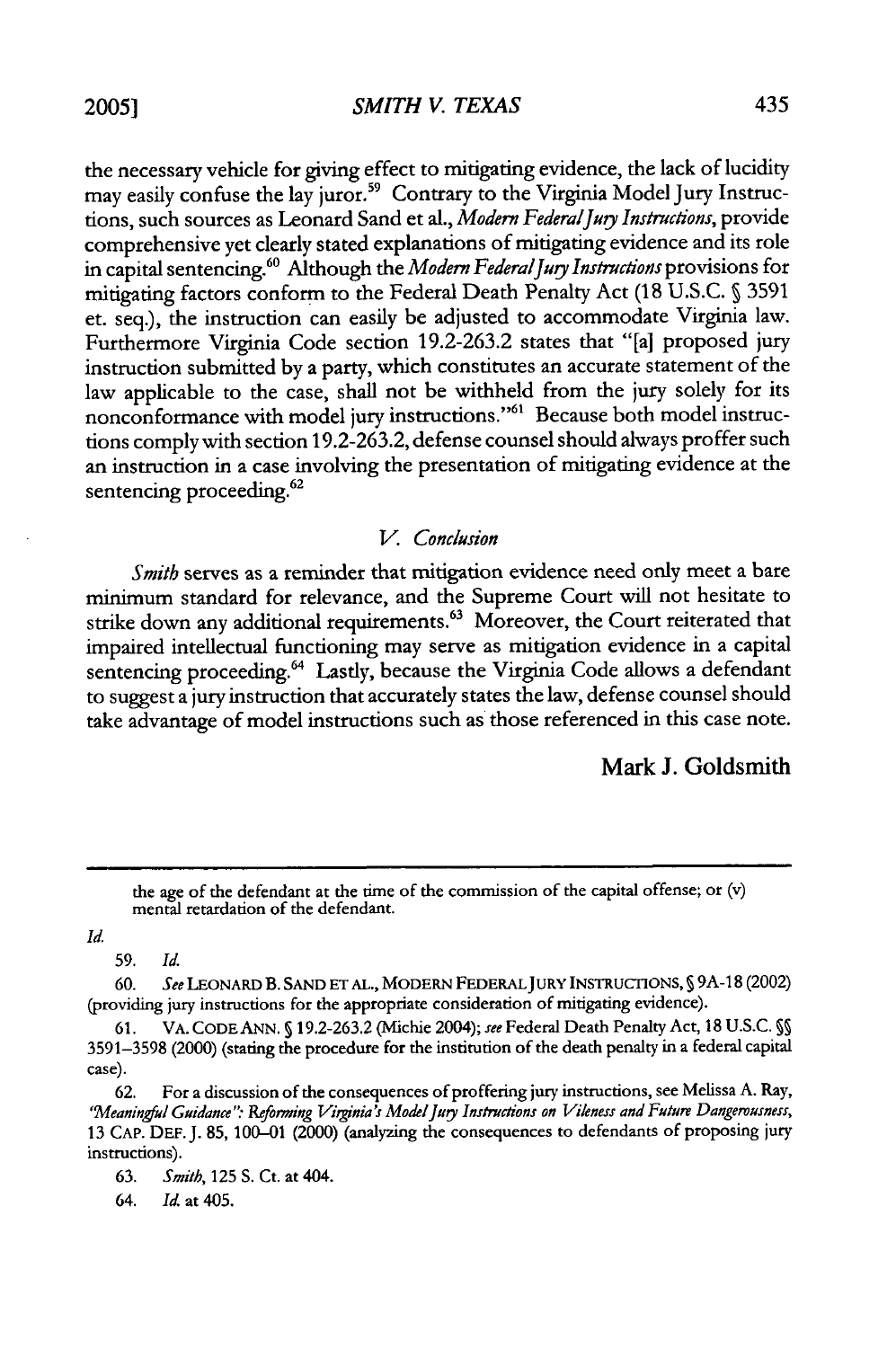$\mathcal{L}^{\text{max}}_{\text{max}}$  and  $\mathcal{L}^{\text{max}}_{\text{max}}$ 

 $\label{eq:2.1} \mathcal{L}(\mathcal{L}^{\mathcal{L}}_{\mathcal{L}}(\mathcal{L}^{\mathcal{L}}_{\mathcal{L}}))\leq \mathcal{L}(\mathcal{L}^{\mathcal{L}}_{\mathcal{L}}(\mathcal{L}^{\mathcal{L}}_{\mathcal{L}}))$  $\label{eq:2.1} \mathcal{L}(\mathcal{L}^{\text{max}}_{\mathcal{L}}(\mathcal{L}^{\text{max}}_{\mathcal{L}})) \leq \mathcal{L}(\mathcal{L}^{\text{max}}_{\mathcal{L}}(\mathcal{L}^{\text{max}}_{\mathcal{L}}))$ 

 $\label{eq:2.1} \mathcal{L}_{\mathcal{A}}(\mathcal{A}) = \mathcal{L}_{\mathcal{A}}(\mathcal{A}) \mathcal{A}(\mathcal{A}) = \mathcal{L}_{\mathcal{A}}(\mathcal{A})$ 

 $\label{eq:2.1} \frac{1}{2} \sum_{i=1}^n \frac{1}{2} \sum_{j=1}^n \frac{1}{2} \sum_{j=1}^n \frac{1}{2} \sum_{j=1}^n \frac{1}{2} \sum_{j=1}^n \frac{1}{2} \sum_{j=1}^n \frac{1}{2} \sum_{j=1}^n \frac{1}{2} \sum_{j=1}^n \frac{1}{2} \sum_{j=1}^n \frac{1}{2} \sum_{j=1}^n \frac{1}{2} \sum_{j=1}^n \frac{1}{2} \sum_{j=1}^n \frac{1}{2} \sum_{j=1}^n \frac{$ 

 $\mathcal{L}_{\text{max}}$  ,  $\mathcal{L}_{\text{max}}$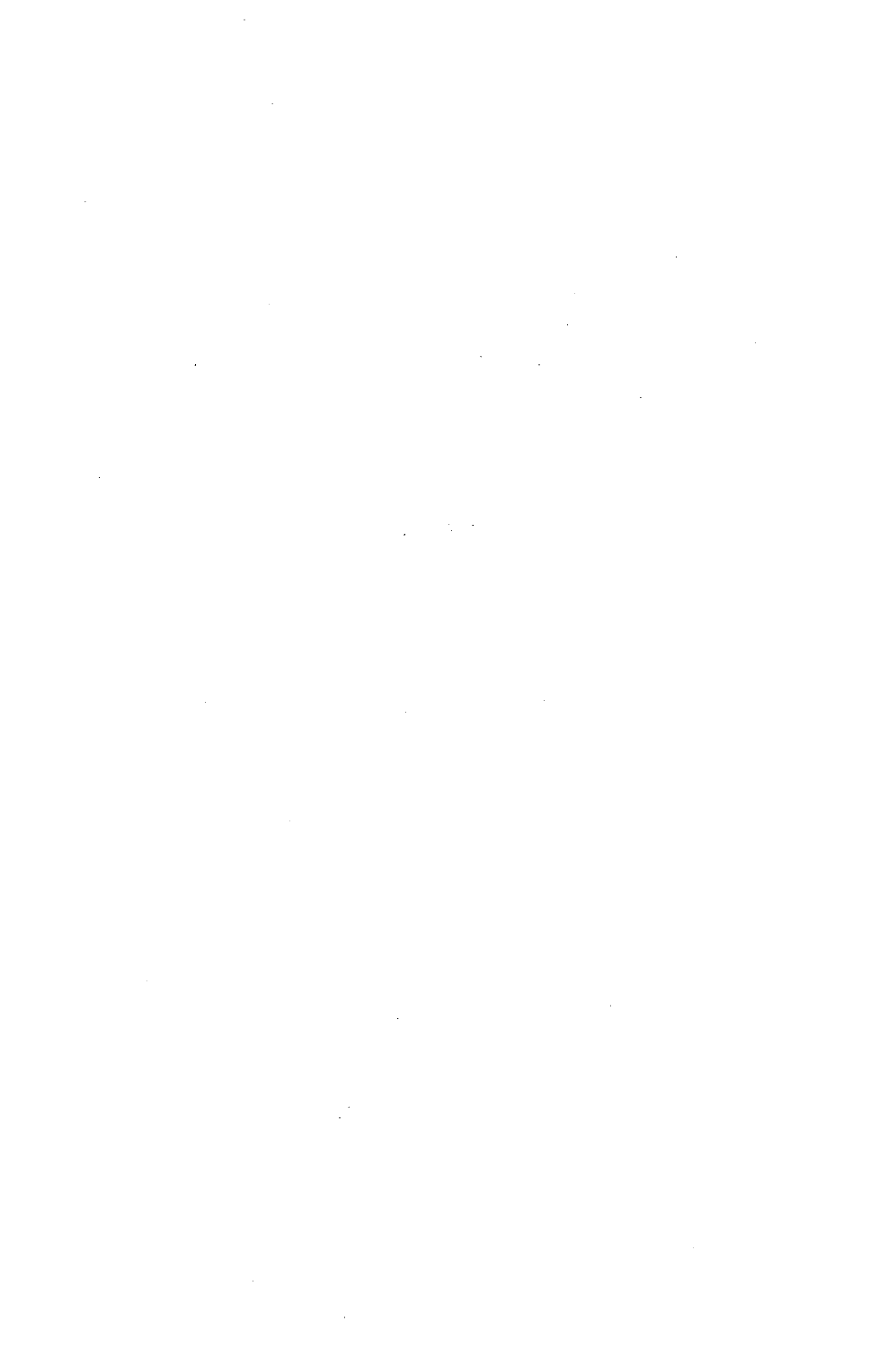# **CASE NOTES:** United States Court of Appeals for the Fourth Circuit